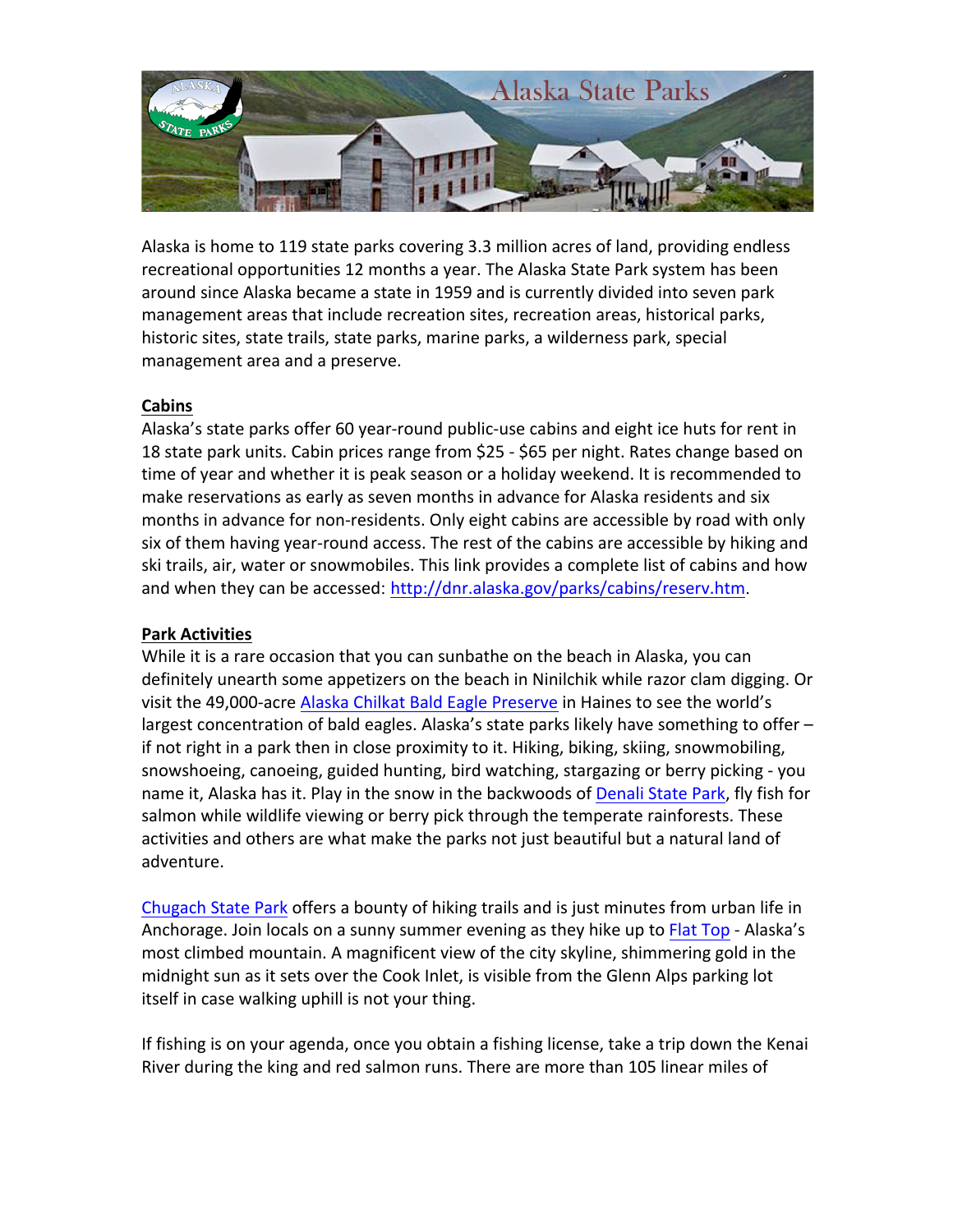rivers and lakes, with 15 adjacent state parks in the Kenai River Special Management Area.

Other spectacular places to enjoy the pristine waters of Alaska are Prince William Sound and Resurrection Bay. Seward and Whittier provide access to the surrounding parks and offer boat cruises, sea kayaking, fishing charters and water taxis to remote cabins and hikes as well as various lodging and camping options. Whale-watching day cruises are a must for anyone visiting Alaska for the first time. Many of the tour companies guarantee a whale sighting on your way to a calving glacier. You will also come across sea lions, seals, sea otters, puffins and maybe black bear grazing along the beach. Dressing warm is recommended as most cruises take a break in a sea of icebergs for the perfect photoop.

Spanning 1.6 million acres of pristine land and water, Wood-Tikchik Park is the largest state park in the nation and the only one in Southwest Alaska. Visit this park to learn about Alaska Native subsistence lifestyle. The closest city is Dillingham and transportation into the park is restricted to air and water. The entire park is open to camping with only a few areas requiring a permit; however low-impact, hike-in camping is encouraged as the park was created with nature and wildlife preservation in mind.

If culture and history are what you're after, consider adding Totem Bight State Historical Park in Ketchikan to your itinerary. The U.S. Forest Service began a project to restore this area in 1938. It had once served as a Native settlement before groups of Alaska Natives migrated to find work elsewhere. Part of the restoration process involved carving new and restoring old Totem Poles. The poles remain part of the park today, as well as an example of a Native clan house.

Chena Hot Springs Resort in the Chena River State Recreation Area near Fairbanks is a favorite destination for Alaskans and outside visitors alike. The natural mineral springs are heated by geothermal energy, which is also used to heat the resort facilities. Thousands flock to this resort in the winter months to soak in the hot, healing water as a magnificent display of aurora borealis (northern lights) flickers in the skies above. Once you've had your share of heat, cool off in the Aurora Ice Museum.

A trip to Alaska isn't complete without a visit to a historic gold mine. Gold was one of the leading factors that drove people to Alaska in 1897, with the Klondike Gold Rush. The remnants of this lifestyle can be observed through the state at Independence Mine State Historical Park, where at the peak of the gold rush, in 1941, there were 204 miners employed. This park is located at the edge of the Matanuska-Susitna Valley area in Hatcher Pass.

### **Park Programs**

#### *Alaska State Trails*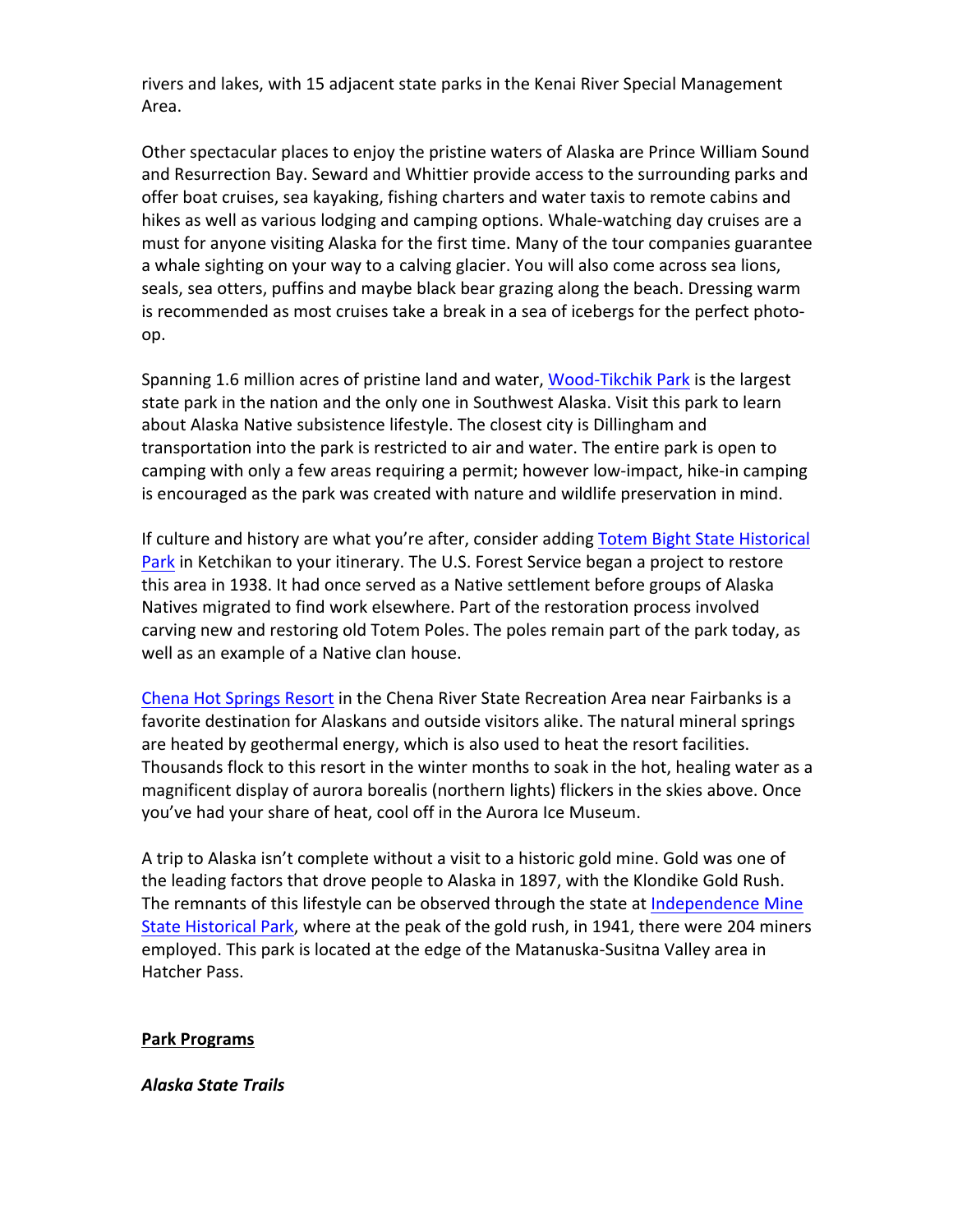There is still so much land in Alaska left unexplored. Alaska State Trails Program provides access to many of the state's areas while leaving the original beauty as untouched as possible. The program assists in trail construction projects, educating Alaskans and visitors about safely navigating trails, and working to develop and maintain existing and future trails. Trail guides can be very helpful when visiting Alaska's parks: http://dnr.alaska.gov/parks/aktrails/.

## Arts in the Parks

This art-based program provides a way for families to enjoy Alaska's state parks on a deeper level through a series of events with a creative focus. Events are held in park units throughout the state with art-themed activities such as concerts, painting and photography workshops, kids arts and crafts workshops, guided nature hikes and more. For an updated list of these year-round activities, photos from past events and to learn more, visit http://dnr.alaska.gov/parks/asp/artsinparks.htm.

## **The Last Frontier**

The parks remain a symbol of the true Alaska lifestyle; proof is in the numbers. Alaskans participating in wilderness recreation are twice as high as the national average. Over two thirds of the 5.4 million annual visitors to Alaska's state parks are Alaskan residents, and visitors are invited to take part in some or any of the endless adventure to be found.

**If You Go**

Alaska State Parks

*Anchorage Area* Chugach State Park

### *Interior Alaska*

**Birch Lake State Recreation Site Chena River State Recreation Site Chena River State Recreation Area** Delta Junction Area State Parks Harding Lake State Recreation Area North of Fairbanks Salcha River State Recreation Site Tok Area Parks

### *Kenai Peninsula*

Anchor River State Recreation Area and Stariski SRS Caines Head State Recreation Area and **Resurrection Bay State Marine Parks** Captain Cook State Recreation Area Clam Gulch State Recreation Area Deep Creek State Recreation Area

Kachemak Bay State Park and State Wilderness Park **Kasilof Area State Parks** Kenai River Special Management Area Ninilchik State Recreation Area

*Kodiak Islands* Kodiak Area State Parks

*Matanuska and Susitna Valleys* Denali State Park Independence Mine State Historical Park Nancy Lake State Recreation Area Summit Lake State Recreation Site

*Prince William Sound* **State Marine Parks in Prince William** Sound and Resurrection Bay